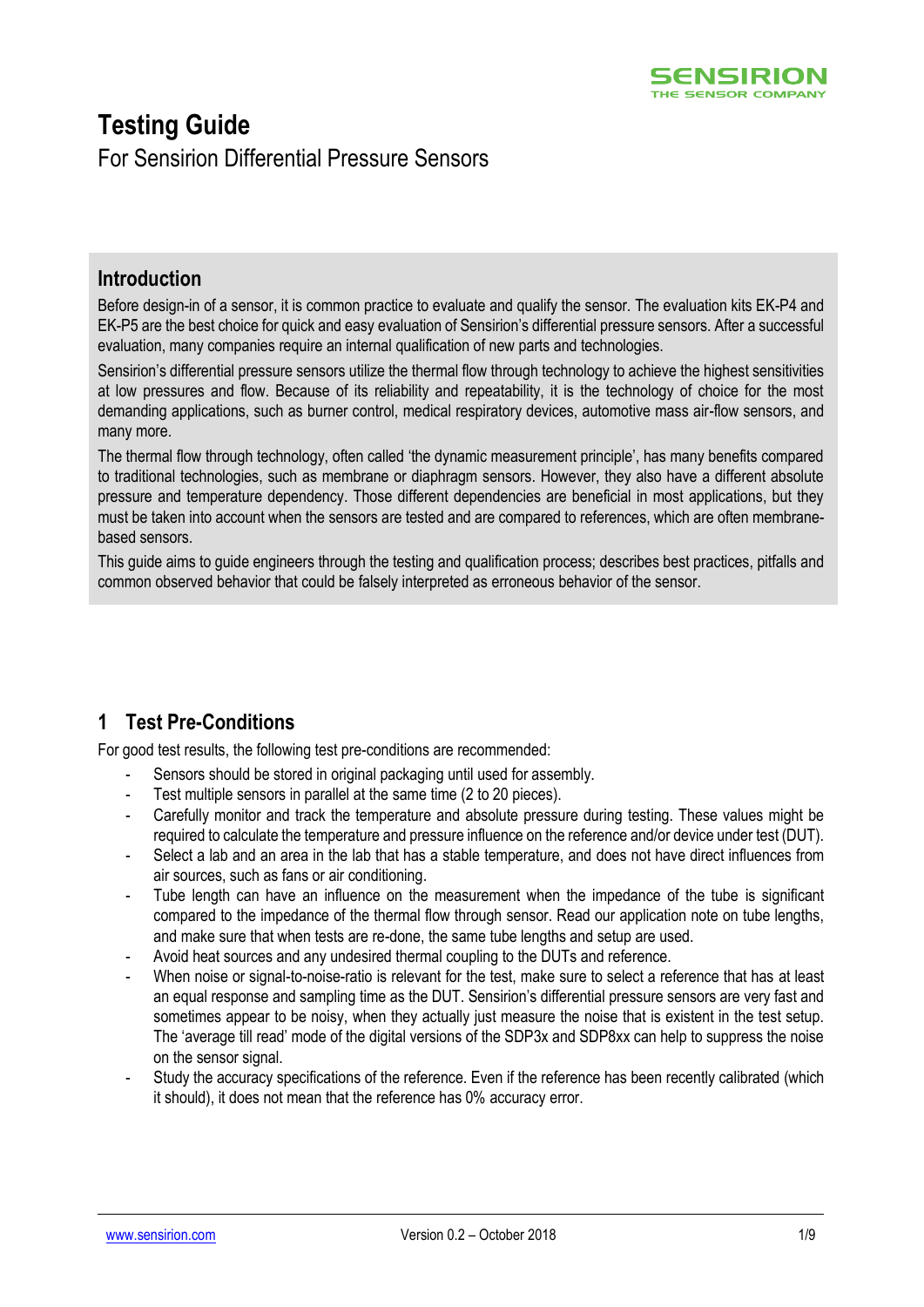## **2 Sensor Qualification vs Production Test**

We assume two different cases for testing the SDP sensors: Sensor qualification and production test. In this section we look at the differences, and give recommendations for both cases.

#### **2.1 Sensor Qualification**

After evaluation of the sensor for the application, the customer wants to assure that Sensirion's sensors are within specification.

It is reasonable that when this is the first encounter with differential pressure sensors with the dynamic measurement principle, one wants to compare the SDP sensors with a familiar reference, such as a membrane type sensor. In this case, the following should be noted:

- Membrane type sensors often have no good sensitivity and repeatability at differential pressures below 100Pa.
- To compare membrane type sensors with SDP sensors, one must take note of temperature and absolute pressure compensation, as described in section [5.2.2.](#page-7-0)

It is therefore recommended to only do the absolute necessary sensor qualification tests against a membrane type reference, and do other tests against other SDP sensors, or sensor with the dynamic measurement principle.

### **2.2 Production Test**

After soldering of the sensor on a PCB and assembly of the sensor in the end device, it might be necessary to check whether the sensor is still functional and within specifications.

The easiest test is the offset test as described in section [4.1.](#page-4-0) No additional equipment is required for this test, and it will detect most of the possible sensor failures.

In cases where sensor accuracy is crucial, an additional test point can be introduced. Only one test point is sufficient, even when the sensor is used bi-directionally. Because of the working principle of the sensor, it is extremely unlikely that asymmetric errors occur. The test can be implemented as per section [4.2.](#page-4-1)

To avoid the need of pressure and temperature compensation, or the regular recalibration of a reference, it is recommended to use two or three SDP sensors as reference, and replace the sensors one by one regularly. This is a very cost efficient, reliable and efficient way to check the implemented sensor in the end-product after assembly.

The test procedure could be implemented as following:

- 1. Check reference A and B against DUT
- 2. If result  $A == B == DUT$  (within certain limits) then DUT has passed the test
- 3. If result  $A == B != DUT$ then sensor in DUT has drifted or is not functional. Although unlikely, it could happen that both references A and B have drifted. After a sudden increase of failed DUTs, additional investigation is required.
- 4. If  $A == DUT != B$  or  $B == DUT != A$ then respectively reference A or B has most likely drifted, and should be replaced. If replacing reference A or B does not solve the problem, further investigation is required.

*Note: Sensirion does not recommend re-calibrating the sensor in the production process.*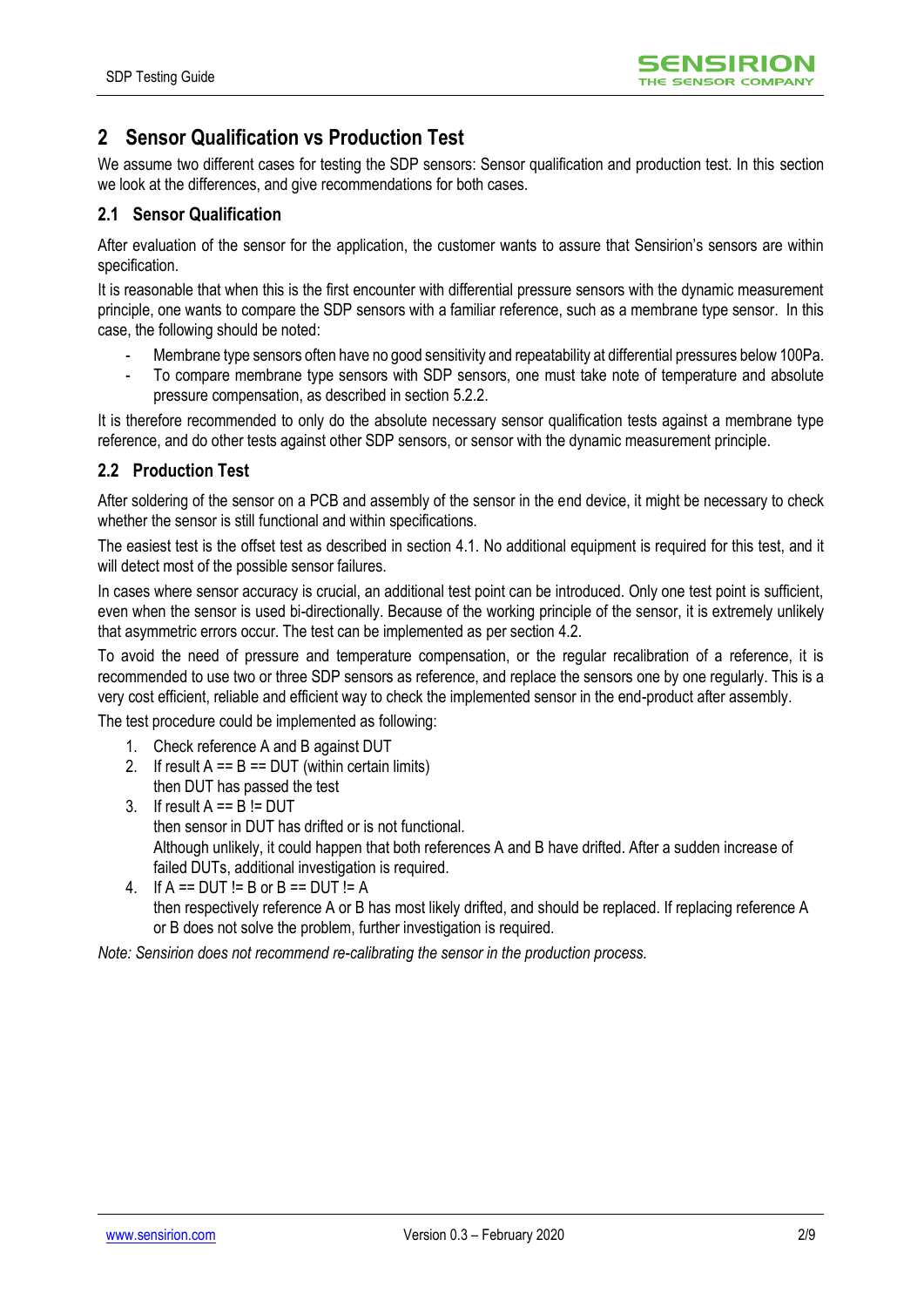## **3 Important Specifics of Sensirion Differential Pressure Sensors**

### <span id="page-2-0"></span>**3.1 Dynamic Measurement Principle**

Sensirion's SDP sensors measure the differential pressure by means of a small flow through the sensor. For this reason, SDP sensors are only suitable in applications where the pressure is constantly maintained. While in most applications this condition is met, it often is not the case in the testing setup.

We recommend not using pressure pumps for testing, as they are designed to create a static pressure which is then renewed once the pressure drops below a certain threshold. When pressure pumps are used in a testing setup for SDP sensors, they often account for an oscillating pressure and therefore are not the ideal choice for an SDP testing setup.

Instead, we recommend using a mass flow controller to create a constant flow to the high pressure chamber, which will lead to a constant dynamic pressure, once the chamber's inflow and outflow are in balance.



#### <span id="page-2-1"></span>Figure 1: Schematic of recommended test setup

The sintered plate in the air chambers have the purpose of reducing the turbulence of in and outgoing flow of air. The perforated plate between both air chambers creates a reproducible pressure drop, which makes the setup less sensitive to the numbers of DUTs and references between the air chambers. Section [4.2](#page-4-1) goes into more detail on the mechanical implementation of the air chambers.

#### **3.2 Temperature Compensation modes**

Sensirion offers two different types of temperature compensation for most of its SDP sensors. One is dedicated for the measurement of differential pressure, the other developed for the measurement of standard volume flow or mass flow in a bypass setup. We refer to the first one as "differential pressure temperature compensation" and the second one as "mass flow temperature compensation". For more detailed information and to choose the right temperature compensation for your application, there is a sensor selection guide available.

#### **3.3 Measurement Frequency / Response Time**

Sensirion's SDP8xx and SDP3x digital sensors have a measurement frequency of up to 2kHz, providing a measurement result every 0.5ms. This is much faster than most differential pressure sensors, including most high accuracy differential pressure meters, which might be used as reference devices in a laboratory. It is therefore possible, that a SDP sensor will measure pressure oscillations which the reference device cannot pick up.

When testing the accuracy of SDP sensors, the measurement frequency and the latency of the SDP sensor and the reference meter should match, especially when noise or signal-to-noise-ratio are relevant for the test. This can be achieved by using an equally fast reference device or by using the "averaging mode", which is available for the digital versions of the SDP3x and SD8xx sensors.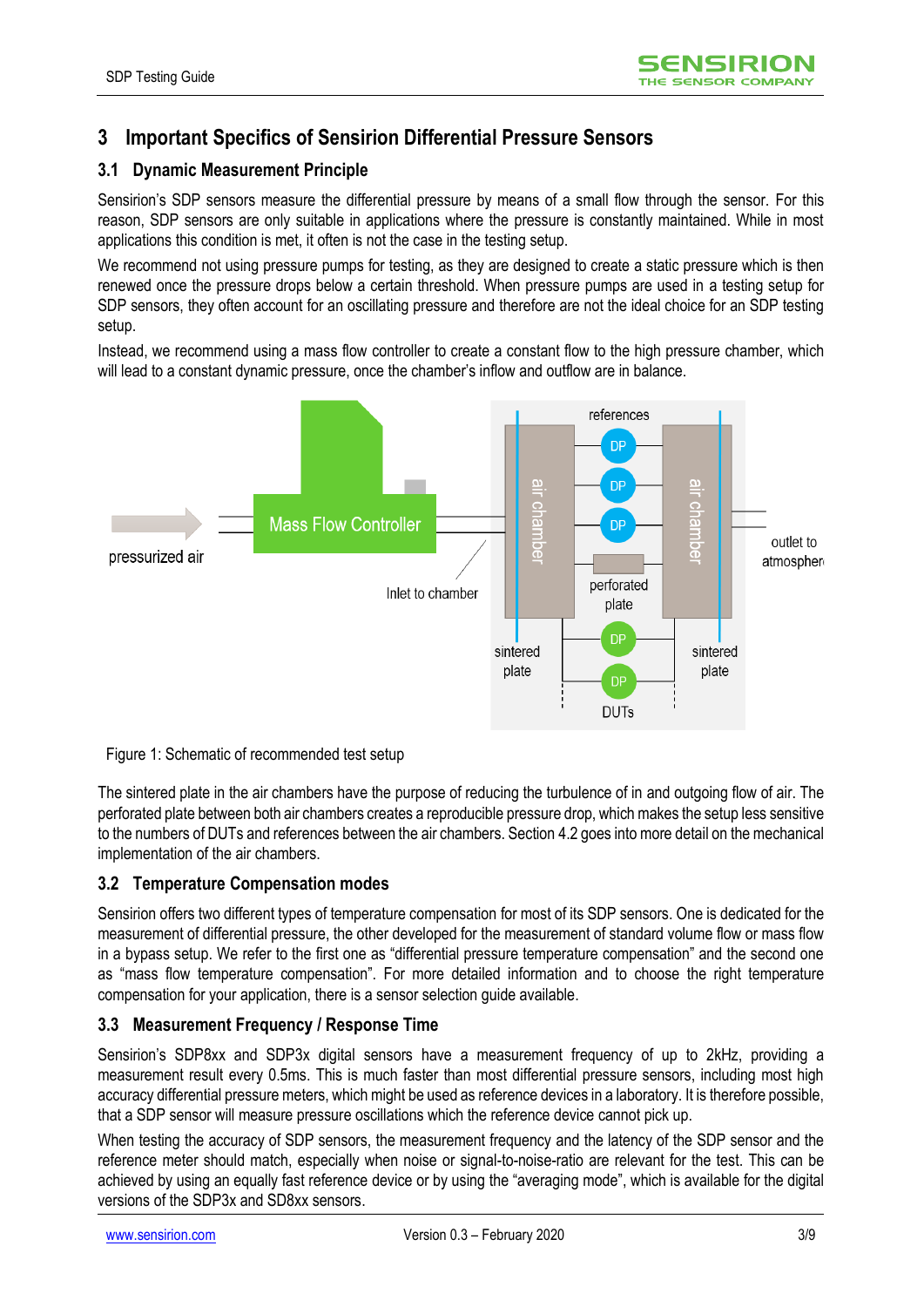### **3.4 Differences between Sensor Models**

| <b>Sensor Family</b>   | <b>Features</b>                                                                                                                     | <b>Specifics for testing</b>                                                                                                                                           |
|------------------------|-------------------------------------------------------------------------------------------------------------------------------------|------------------------------------------------------------------------------------------------------------------------------------------------------------------------|
| SDP3x                  | <sup>12</sup> C or analog output. Multiple temperature<br>compensations modes available.                                            | Designed for manifold connection, not for tubes.<br>Thin tubes have a big influence on the accuracy.<br>For more info see section 4.2.3.<br>Avoid tubes when possible. |
| SDP8xx                 | I <sup>2</sup> C or analog output. Multiple temperature<br>compensations modes available for I <sup>2</sup> C<br>(digital) versions | Use the SDP81x sensors with barb connection<br>when the test setup has tubes                                                                                           |
| SDP1000 and<br>SDP2000 | Analog output. Only with temperature<br>compensation for differential pressure                                                      | Small supply voltage range. Supply voltage must<br>be controlled and measured with extra care.                                                                         |

Sensirion offers different sensor families for different applications and demands:

For more information on above sensors, consult the datasheets, which are available o[n www.sensirion.com](http://www.sensirion.com/)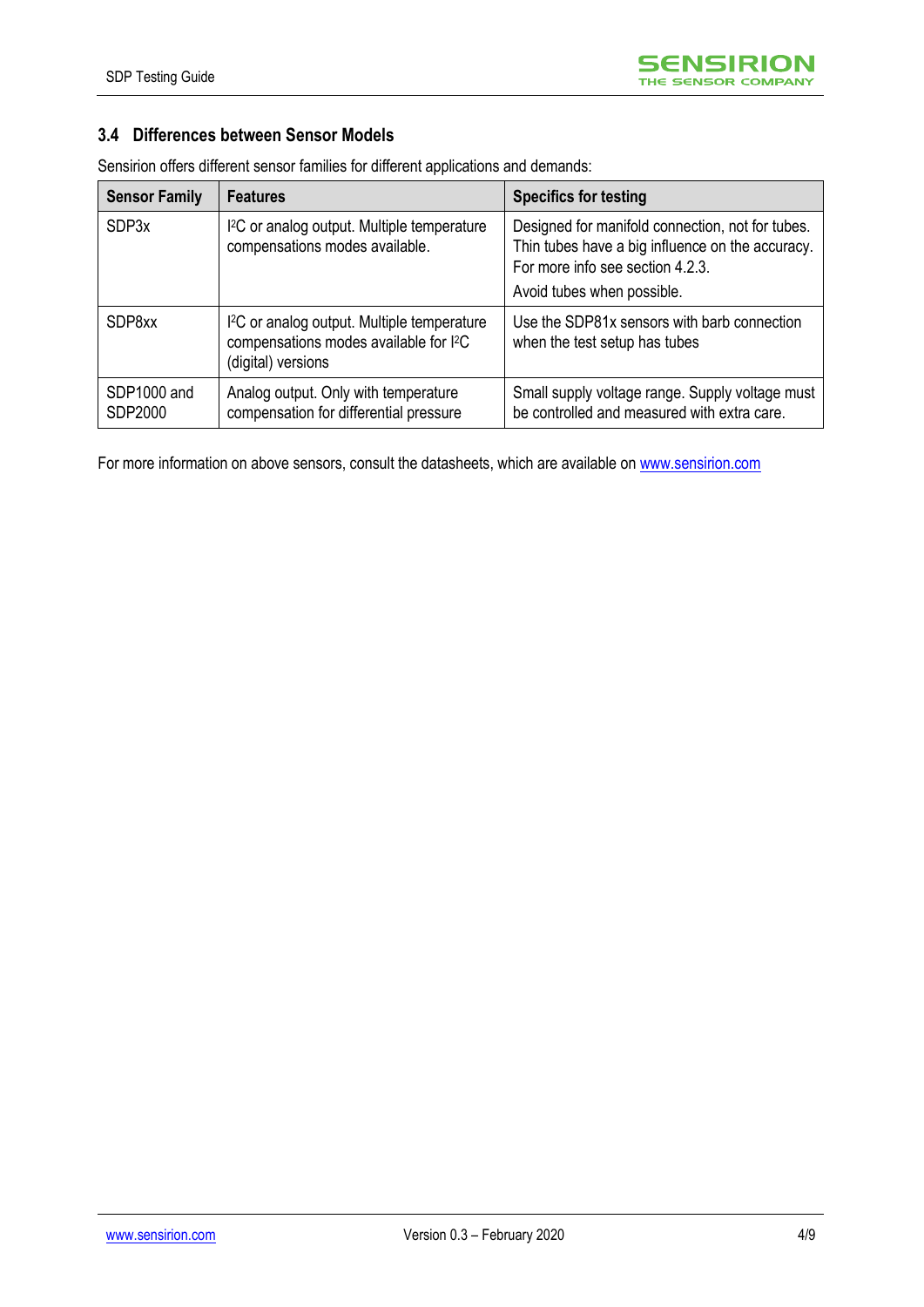## **4 Testing setup**

### <span id="page-4-0"></span>**4.1 Offset testing**

In order to test the offset of the differential pressure sensors, Sensirion recommends the following setup:



The ports of the SDP sensors have to be completely closed, for example as pictured above. Alternatively, the ports can be 'shorted' with a tube.

#### <span id="page-4-1"></span>**4.2 Span Accuracy Testing**

In order to test the precision of SDP sensors, Sensirion recommends a setup as schematically described in Section [3.1,](#page-2-0) [Figure 1.](#page-2-1) I[n Figure 2](#page-4-2) an implementation of such setup is shown.



<span id="page-4-2"></span>On the inside, as depicted in [Figure 3,](#page-5-1) there are two air chambers, separated by a perforated plate. This plate has the function of generating a repeatable differential pressure for a given airflow. The sintered plates reduce the turbulence in the air chambers.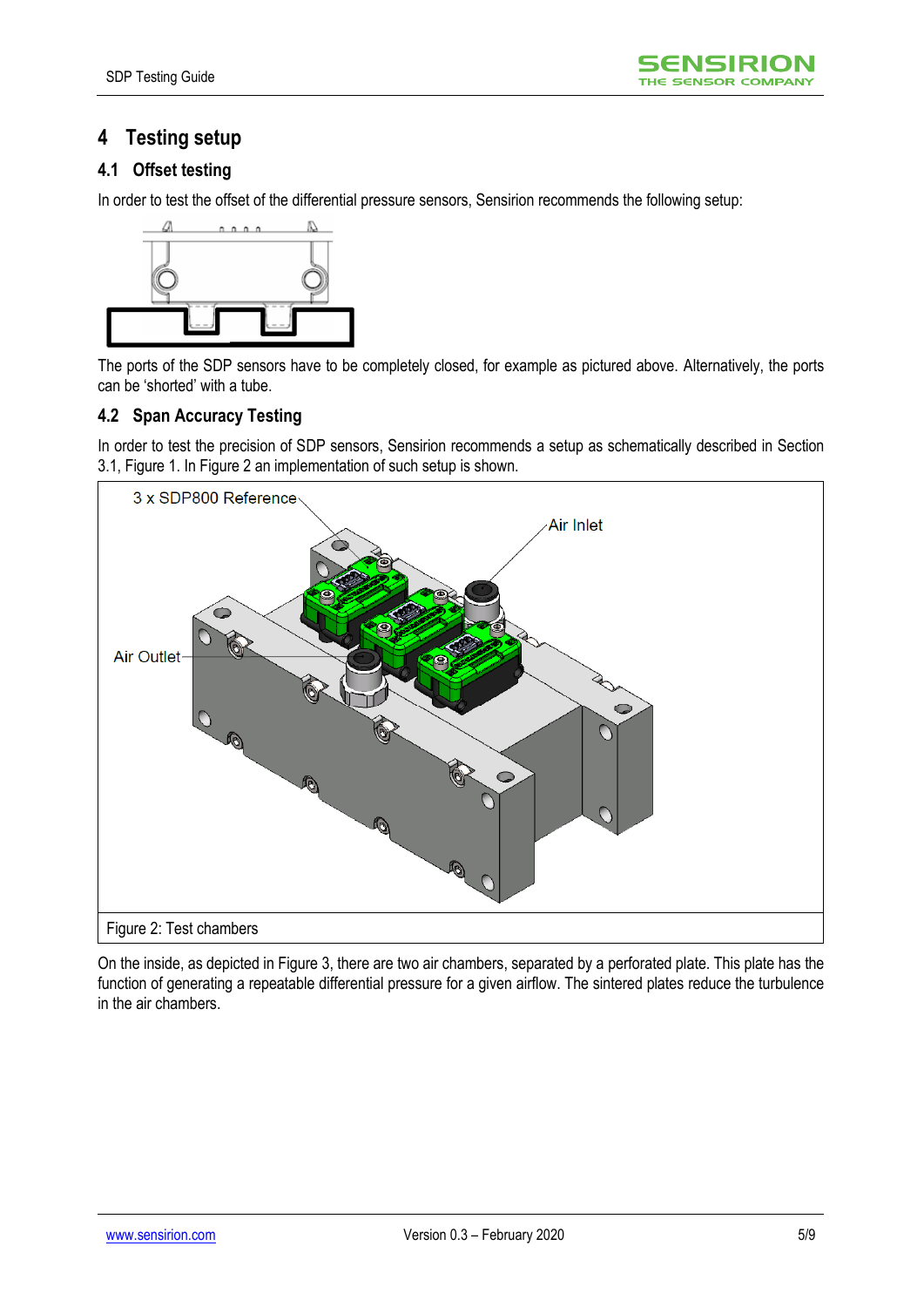

<span id="page-5-1"></span>Sensirion uses sintered plate type: Ampor-P BK 04.30.60 – bronze, filter class 60.

*Contact your Sensirion account manager for a 3D CAD reference design.*

#### **4.2.1 General setup**

- Use a two chamber measurement adapter, one chamber at high pressure, one at atmospheric pressure
- Connect the device under test (DUT) across the two chambers with a leak tight connection
- Connect the reference sensors across the two chambers

#### **4.2.2 Pressure generation**

- A Sensirion Mass Flow Controller (MFC) generates a stable air flow and is connected to the high pressure chamber. The low pressure chamber is connected to ambient.
- Set a flow at the MFC. This flow generates a differential pressure across the two measurement chambers. *For the reference design, use the SFC5400 LA5 Air 10 ln/min Mass Flow Controller*

#### <span id="page-5-0"></span>**4.2.3 Tube lengths**

- If the DUT is connected to the pressure chamber with tubes, it might be necessary to compensate for the pressure drop in the tubes. See application note "Compensation of Pressure Drop in a Hose".
- In any case keep the tubes as short as possible. *In the reference design a 6mm outer diameter tube has been used*

#### **4.2.4 References**

- Use reference sensors with a similar accuracy and measurement frequency
- Sensirion recommends using SDP sensors as references
- Preferably use two or more reference sensors for redundancy

#### **4.2.5 Readings**

When the pressure is constant and low noise, testing at least at three different differential pressure points is suggested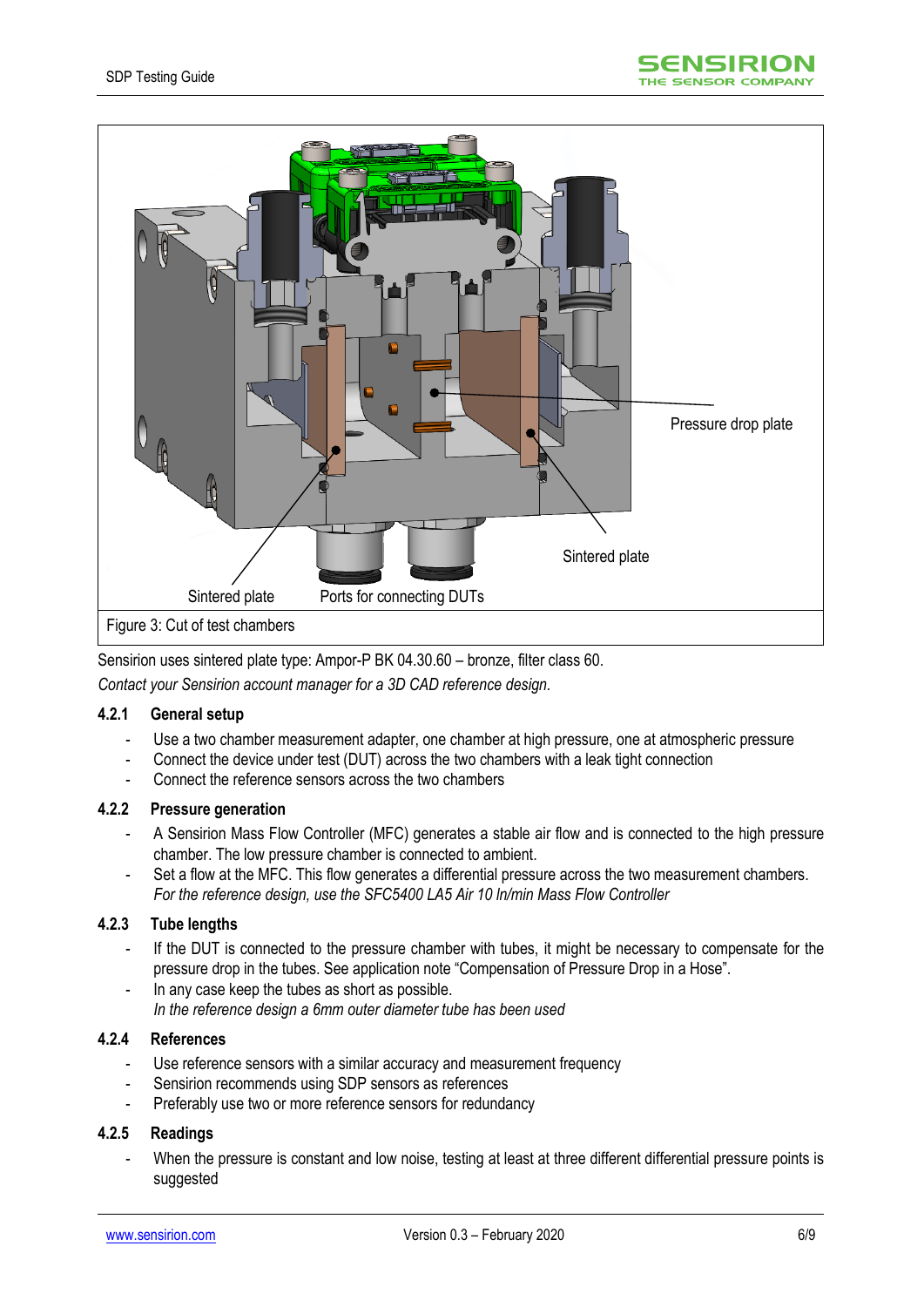

When the pressure is not constant and the noise is significant it is advised to read out the sensor at the highest possible measurement speed and make many measurements

#### **4.3 Testing Procedure for Sensors with I2C Interface**

- 1. Power up the sensor and assure the supply voltage is as specified in the datasheet
- 2. Send a write header with the I<sup>2</sup>C address. The sensor must acknowledge the write header
- 3. Follow with a command. The sensor must acknowledge every byte of the command. If the sensor doesn't acknowledge all command bytes, it means the command is incorrect, or the sensor is not ready yet.
- 4. Read-out the measurement value at zero flow/DP
- 5. Read-out the measurement value at flow/DP set-point

#### **4.4 Testing Procedure for Sensors with an Analog Interface**

Analog sensors might seem to have benefits with respect to ease of use, but to compare the values of an analog DUT with a reference, a number of things have to be taken into account:

- Sensor accuracy and Integral non linearity (INL) of analog output of the sensor, which are described in the product datasheet
- Integral non-linearity of the ADC of the capturing device, or accuracy of the voltage multi-meter.
- The SDP3x-analog and SDP8xx-analog sensors are ratiometric. That means that the analog output voltage is proportional to the supply voltage, and thus the variations on the supply voltage have a direct influence on analog output signal.

The following test procedure is recommended:

- 1. Power up the sensor and assure the supply voltage is as specified in the datasheet
- 2. Wait for at least the specified power-up time. After the power-up time, the sensor must give out a voltage that is within the specified voltage output range.
- 3. Measure the supply voltage continuously, and take variations and noise into account for calculating the differential pressure.
- 4. Read out the output voltage with the capturing device or multi-meter and calculate to differential pressure according to the conversion formulas in the datasheet.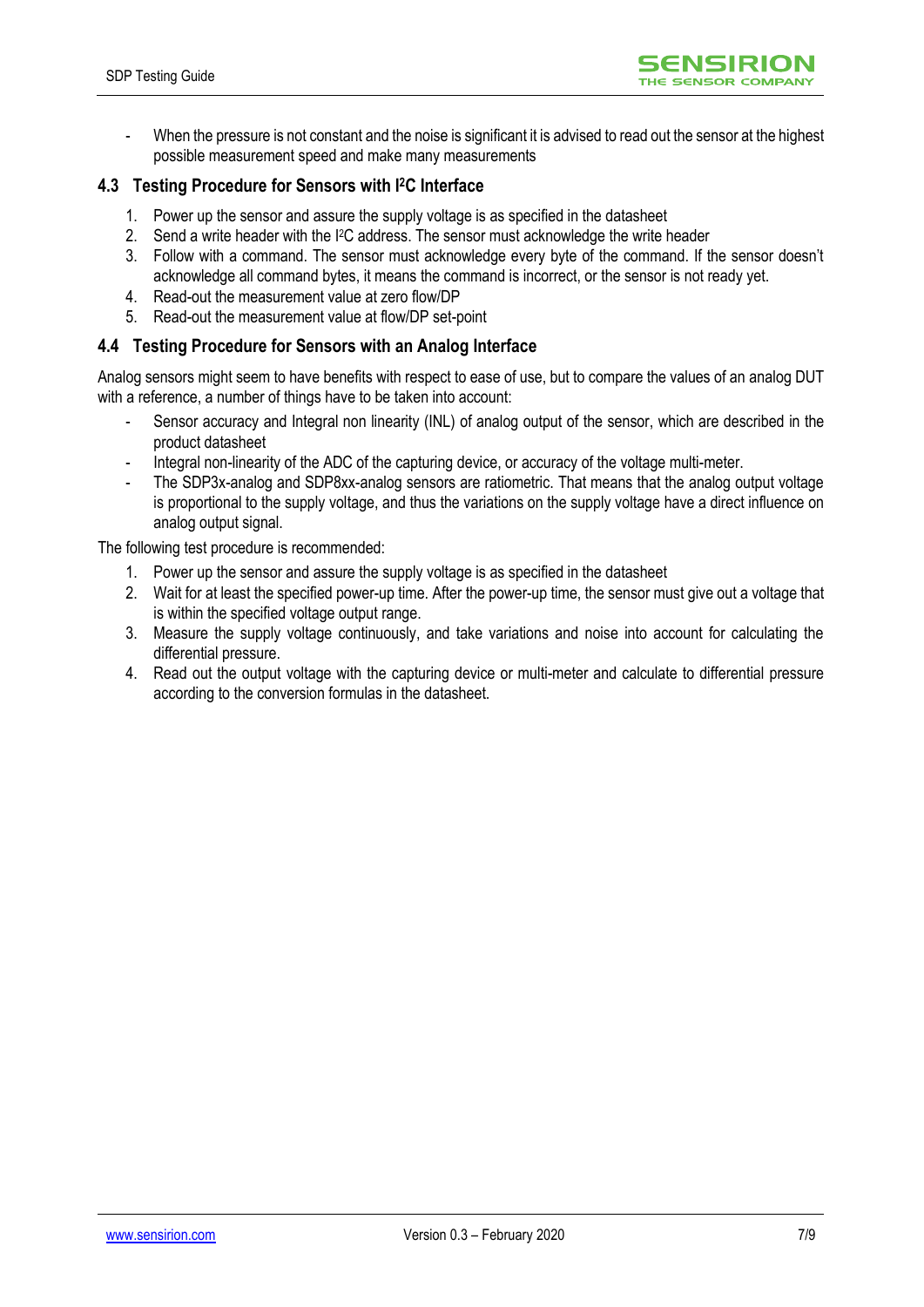## **5 Interpreting Measurement Results**

### **5.1 Comparing DUT and Reference Values**

When comparing the values from the DUTs with the reference it is important to take into account the accuracies of both the DUTs and reference. Note that the accuracy of the Sensirion sensor is expressed in percent of measured value (%mv), or % of reading, which is different to % of full scale (%FS).

Example:

- DUT is SDP810-500Pa. Accuracy is better than 3%mv and 0.1Pa offset
- Reference device X has a range of 2000Pa. Accuracy is better than  $0.5\%$ FS

A certain flow with an MFC is applied and the DUT read out gives 95Pa and the reference 106Pa. This 11Pa difference looks large, but it is still within the combined specifications of both the DUT and reference:

- SDP810-500Pa: 95Pa +/- 3% and 0.1Pa offset, which results in range of 92.13Pa to 97.95Pa.
- Reference X: 0.5%FS of 2000Pa is 10Pa. Thus, reading of 106Pa could be any value between 96Pa and 116Pa.

Since these ranges overlap between 96Pa and 97.95Pa, the sensor can be within specifications. It must be noted that in this example the reference is not accurate enough to check the accuracy of the DUT in this pressure range, although its accuracy specification of 0.5%FS looks impressive at first glance.

#### **5.2 Absolute Pressure and Temperature Compensation**

For a detailed explanation about pressure and temperature compensation, refer to the SDP selection guide, which can be found on our website. In this section we focus solely on how to compensate for pressure and temperature in the test setup.

#### **5.2.1 When Using a Sensirion DP Sensor as Reference**

If another Sensirion DP sensor is used as reference, the pressure and temperature compensation is easy. Make sure that all sensors use a measurement command with the same temperature compensation. No absolute pressure compensation is necessary.

#### <span id="page-7-0"></span>**5.2.2 When Using a Membrane Sensor as Reference**

In this case, the SDP sensors should use a measurement command with temperature compensation for differential pressure.

The absolute pressure must be compensated with the following formula:

$$
dp_{\text{eff}} = dp_{\text{sensor}} \times \frac{966 \text{mbar}}{p_{\text{actual}}}
$$
  
dp\_{\text{eff}} \treal dp in Pascal [Pa]

*dpsensor* sensor output in Pascal [Pa]

*pactual* actual system pressure in millibar [mbar]

The *dpeff* can be compared to the measurement result of the membrane sensor type reference.